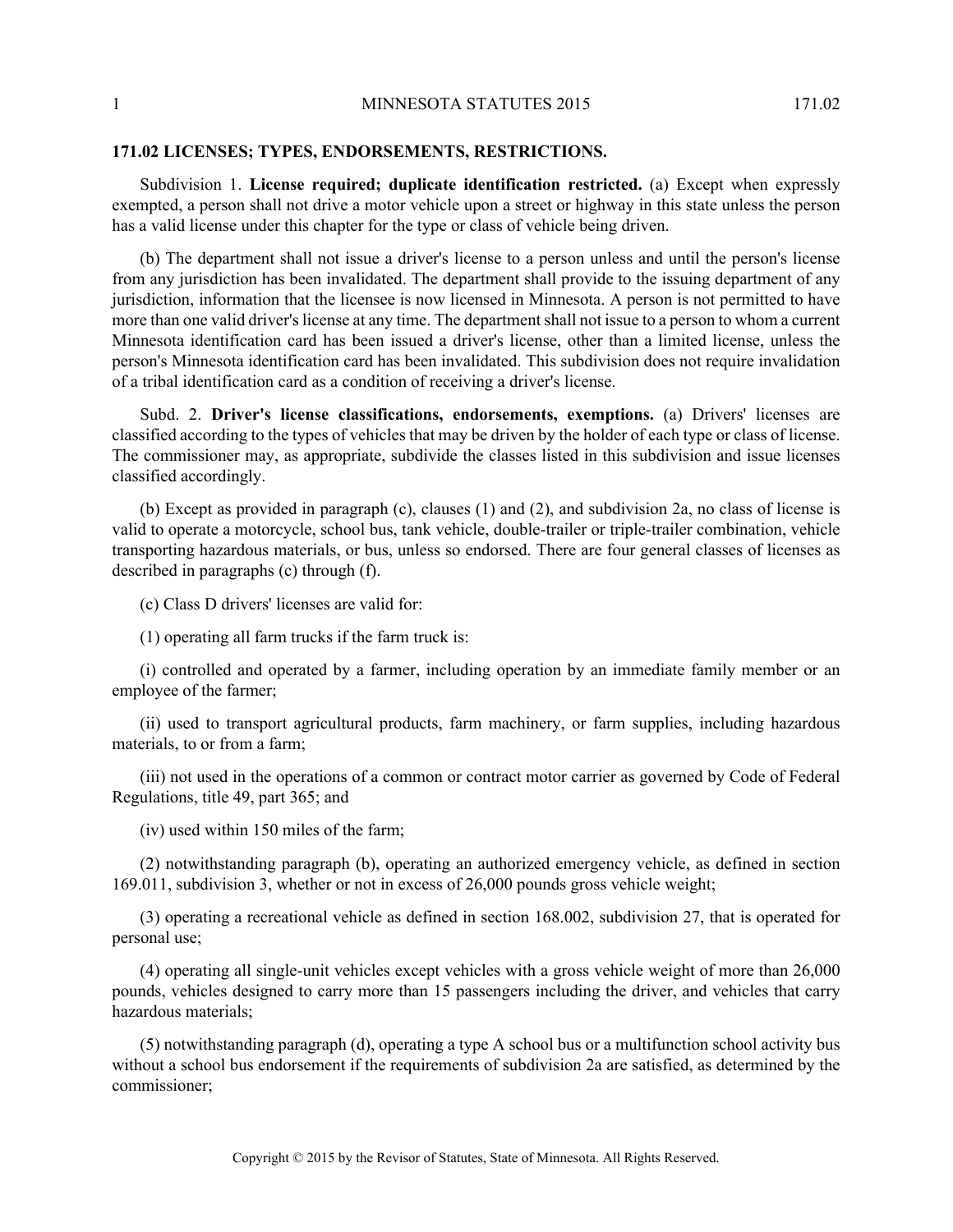(6) operating any vehicle or combination of vehicles when operated by a licensed peace officer while on duty;

(7) towing vehicles if:

(i) the towed vehicles have a gross vehicle weight of 10,000 pounds or less; or

(ii) the towed vehicles have a gross vehicle weight of more than 10,000 pounds and the combination of vehicles has a gross vehicle weight of 26,000 pounds or less; and

(8) operating a covered farm vehicle as defined in Code of Federal Regulations, title 49, section 390.5, that is not carrying hazardous materials of a type or quantity that requires the vehicle to be placarded in accordance with Code of Federal Regulations, title 49, section 172.504.

(d) Class C drivers' licenses are valid for:

(1) operating class D motor vehicles;

(2) with a hazardous materials endorsement, operating class D vehicles to transport hazardous materials;

(3) with a passenger endorsement, operating buses; and

(4) with a passenger endorsement and school bus endorsement, operating school buses.

(e) Class B drivers' licenses are valid for:

(1) operating all class C motor vehicles, class D motor vehicles, and all other single-unit motor vehicles including, with a passenger endorsement, buses; and

(2) towing only vehicles with a gross vehicle weight of 10,000 pounds or less.

(f) Class A drivers' licenses are valid for operating any vehicle or combination of vehicles.

Subd. 2a. **Exception for certain school bus drivers.** Notwithstanding subdivision 2, paragraph (b), the holder of a class D driver's license, without a school bus endorsement, may operate a type A school bus or a multifunction school activity bus under the following conditions:

(a) The operator is an employee of the entity that owns, leases, or contracts for the school bus and is not solely hired to provide transportation services under this subdivision.

(b) The operator drives the school bus only from points of origin to points of destination, not including home-to-school trips to pick up or drop off students.

(c) The operator is prohibited from using the eight-light system. Violation of this paragraph is a misdemeanor.

(d) The operator's employer has adopted and implemented a policy that provides for annual training and certification of the operator in:

(1) safe operation of the type of school bus the operator will be driving;

(2) understanding student behavior, including issues relating to students with disabilities;

(3) encouraging orderly conduct of students on the bus and handling incidents of misconduct appropriately;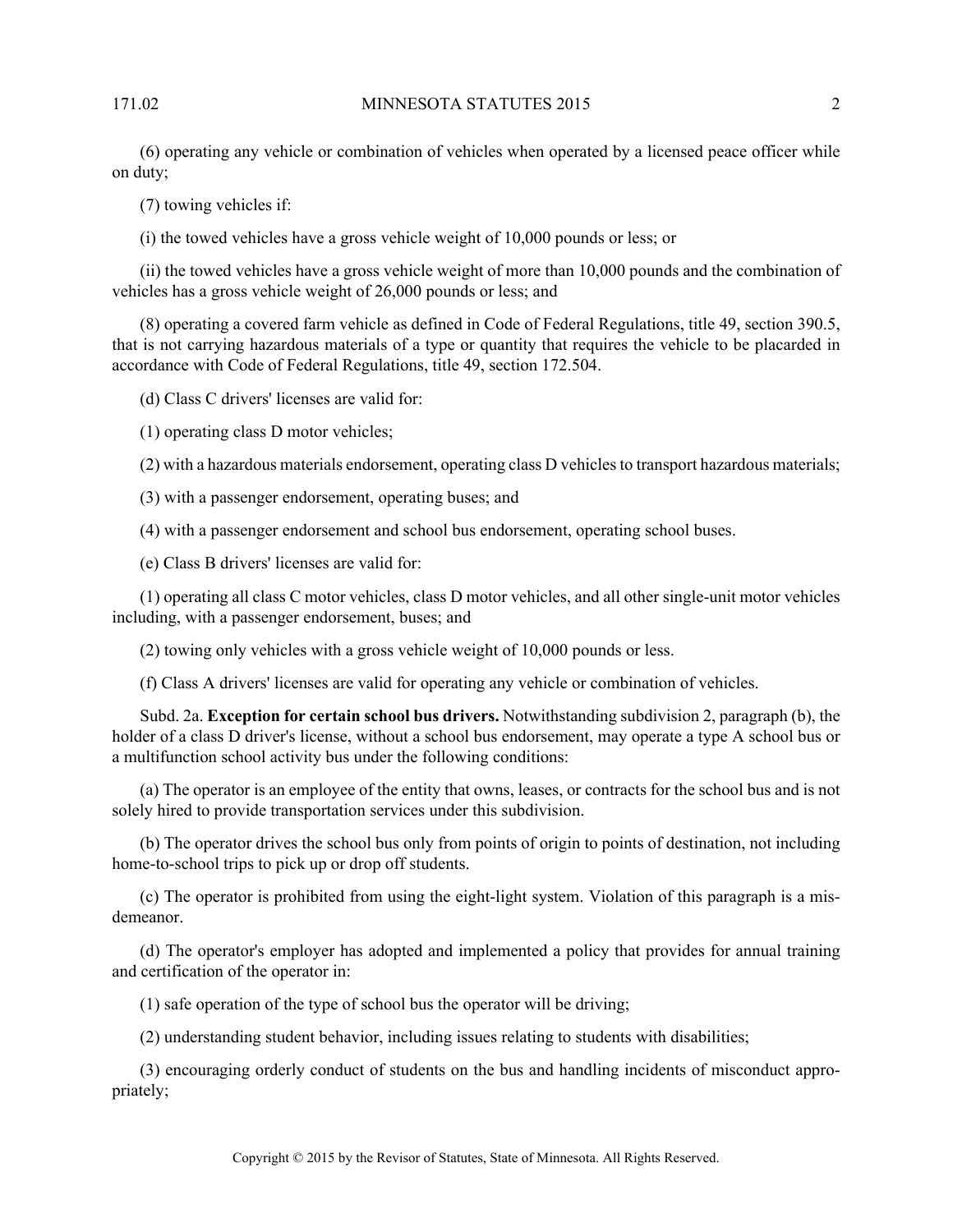(4) knowing and understanding relevant laws, rules of the road, and local school bus safety policies;

(5) handling emergency situations; and

(6) safe loading and unloading of students.

(e) A background check or background investigation of the operator has been conducted that meets the requirements under section 122A.18, subdivision 8, or 123B.03 for teachers; section 144.057 or chapter 245C for day care employees; or section 171.321, subdivision 3, for all other persons operating a school bus under this subdivision.

(f) Operators shall submit to a physical examination as required by section 171.321, subdivision 2.

(g) The operator's driver's license is verified annually by the entity that owns, leases, or contracts for the school bus.

(h) A person who sustains a conviction, as defined under section 609.02, of violating section 169A.25, 169A.26, 169A.27, 169A.31, 169A.51, or 169A.52, or a similar statute or ordinance of another state is precluded from operating a school bus for five years from the date of conviction.

(i) A person who has ever been convicted of a disqualifying offense as defined in section 171.3215, subdivision 1, paragraph (c), may not operate a school bus under this subdivision.

(j) A person who sustains a conviction, as defined under section 609.02, of a fourth moving offense in violation of chapter 169 is precluded from operating a school bus for one year from the date of the last conviction.

(k) Students riding the school bus must have training required under section 123B.90, subdivision 2.

(l) An operator must be trained in the proper use of child safety restraints as set forth in the National Highway Traffic Safety Administration's "Guideline for the Safe Transportation of Pre-school Age Children in School Buses," if child safety restraints are used by the passengers.

(m) Annual certification of the requirements listed in this subdivision must be maintained under separate file at the business location for each operator licensed under this subdivision and subdivision 2, paragraph (b), clause (5). The business manager, school board, governing body of a nonpublic school, or any other entity that owns, leases, or contracts for the school bus operating under this subdivision is responsible for maintaining these files for inspection.

(n) The school bus must bear a current certificate of inspection issued under section 169.451.

(o) If the word "School" appears on the front and rear of the bus, the word "School" must be covered by a sign that reads "Activities" when the bus is being operated under authority of this subdivision.

(p) The type A-I school bus or multifunction school activity bus is designed to transport 15 or fewer passengers, including the driver.

(q) The school bus or multifunction school activity bus has a gross vehicle weight rating of 14,500 pounds or less.

Subd. 2b. **Exception for type III vehicle drivers.** (a) Notwithstanding subdivision 2, the holder of a class A, B, C, or D driver's license, without a school bus endorsement, may operate a type III vehicle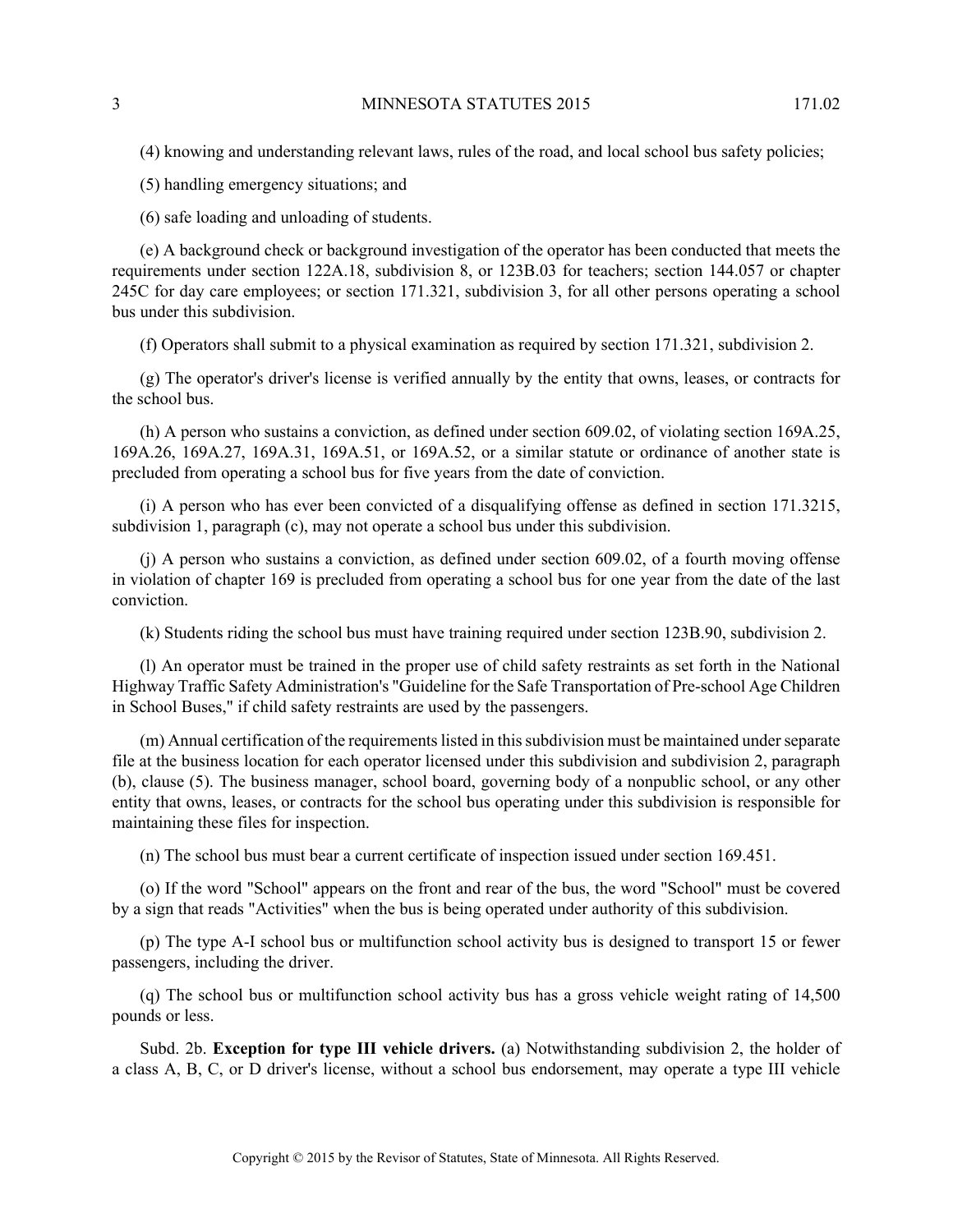described in section 169.011, subdivision 71, paragraph (h), under the conditions in paragraphs (b) through (o).

(b) The operator is an employee of the entity that owns, leases, or contracts for the school bus.

(c) The operator's employer has adopted and implemented a policy that provides for annual training and certification of the operator in:

(1) safe operation of a type III vehicle;

(2) understanding student behavior, including issues relating to students with disabilities;

(3) encouraging orderly conduct of students on the bus and handling incidents of misconduct appropriately;

(4) knowing and understanding relevant laws, rules of the road, and local school bus safety policies;

(5) handling emergency situations;

(6) proper use of seat belts and child safety restraints;

(7) performance of pretrip vehicle inspections;

(8) safe loading and unloading of students, including, but not limited to:

(i) utilizing a safe location for loading and unloading students at the curb, on the nontraffic side of the roadway, or at off-street loading areas, driveways, yards, and other areas to enable the student to avoid hazardous conditions;

(ii) refraining from loading and unloading students in a vehicular traffic lane, on the shoulder, in a designated turn lane, or a lane adjacent to a designated turn lane;

(iii) avoiding a loading or unloading location that would require a pupil to cross a road, or ensuring that the driver or an aide personally escort the pupil across the road if it is not reasonably feasible to avoid such a location;

(iv) placing the type III vehicle in "park" during loading and unloading; and

(v) escorting a pupil across the road under item (iii) only after the motor is stopped, the ignition key is removed, the brakes are set, and the vehicle is otherwise rendered immobile; and

(9) compliance with paragraph (k), concerning reporting certain convictions to the employer within ten days of the date of conviction.

(d) A background check or background investigation of the operator has been conducted that meets the requirements under section 122A.18, subdivision 8, or 123B.03 for school district employees; section 144.057 or chapter 245C for day care employees; or section 171.321, subdivision 3, for all other persons operating a type III vehicle under this subdivision.

(e) Operators shall submit to a physical examination as required by section 171.321, subdivision 2.

(f) The operator's employer requires preemployment drug testing of applicants for operator positions. Current operators must comply with the employer's policy under section 181.951, subdivisions 2, 4, and 5. Notwithstanding any law to the contrary, the operator's employer may use a Breathalyzer or similar device to fulfill random alcohol testing requirements.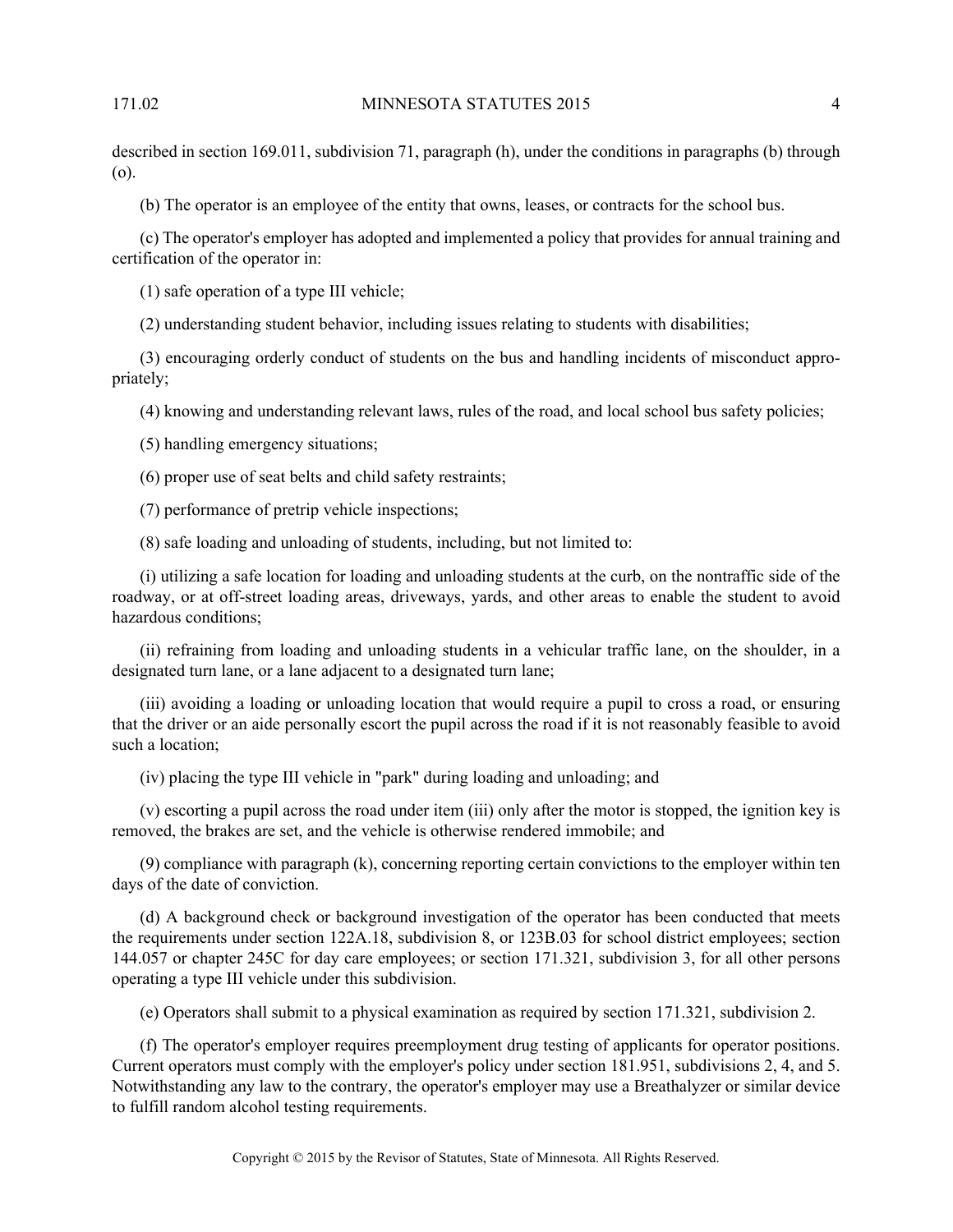(g) The operator's driver's license is verified annually by the entity that owns, leases, or contracts for the type III vehicle as required under section 171.321, subdivision 5.

(h) A person who sustains a conviction, as defined under section 609.02, of violating section 169A.25, 169A.26, 169A.27, or 169A.31, or whose driver's license is revoked under sections 169A.50 to 169A.53 of the implied consent law, or who is convicted of violating or whose driver's license is revoked under a similar statute or ordinance of another state, is precluded from operating a type III vehicle for five years from the date of conviction.

(i) A person who has ever been convicted of a disqualifying offense as defined in section 171.3215, subdivision 1, paragraph (c), may not operate a type III vehicle under this subdivision.

(j) A person who sustains a conviction, as defined under section 609.02, of a moving offense in violation of chapter 169 within three years of the first of three other moving offenses is precluded from operating a type III vehicle for one year from the date of the last conviction.

(k) An operator who sustains a conviction as described in paragraph (h), (i), or (j) while employed by the entity that owns, leases, or contracts for the school bus, shall report the conviction to the employer within ten days of the date of the conviction.

(l) Students riding the type III vehicle must have training required under section 123B.90, subdivision 2.

(m) Documentation of meeting the requirements listed in this subdivision must be maintained under separate file at the business location for each type III vehicle operator. The business manager, school board, governing body of a nonpublic school, or any other entity that owns, leases, or contracts for the type III vehicle operating under this subdivision is responsible for maintaining these files for inspection.

(n) The type III vehicle must bear a current certificate of inspection issued under section 169.451.

(o) An employee of a school or of a school district, who is not employed for the sole purpose of operating a type III vehicle, is exempt from paragraphs (e) and (f).

Subd. 3. **Motorized bicycle.** (a) A motorized bicycle may not be operated on any public roadway by any person who does not possess a valid driver's license, unless the person has obtained a motorized bicycle operator's permit or motorized bicycle instruction permit from the commissioner of public safety. The operator's permit may be issued to any person who has attained the age of 15 years and who has passed the examination prescribed by the commissioner. The instruction permit may be issued to any person who has attained the age of 15 years and who has successfully completed an approved safety course and passed the written portion of the examination prescribed by the commissioner.

(b) This course must consist of, but is not limited to, a basic understanding of:

(1) motorized bicycles and their limitations;

(2) motorized bicycle laws and rules;

(3) safe operating practices and basic operating techniques;

- (4) helmets and protective clothing;
- (5) motorized bicycle traffic strategies; and
- (6) effects of alcohol and drugs on motorized bicycle operators.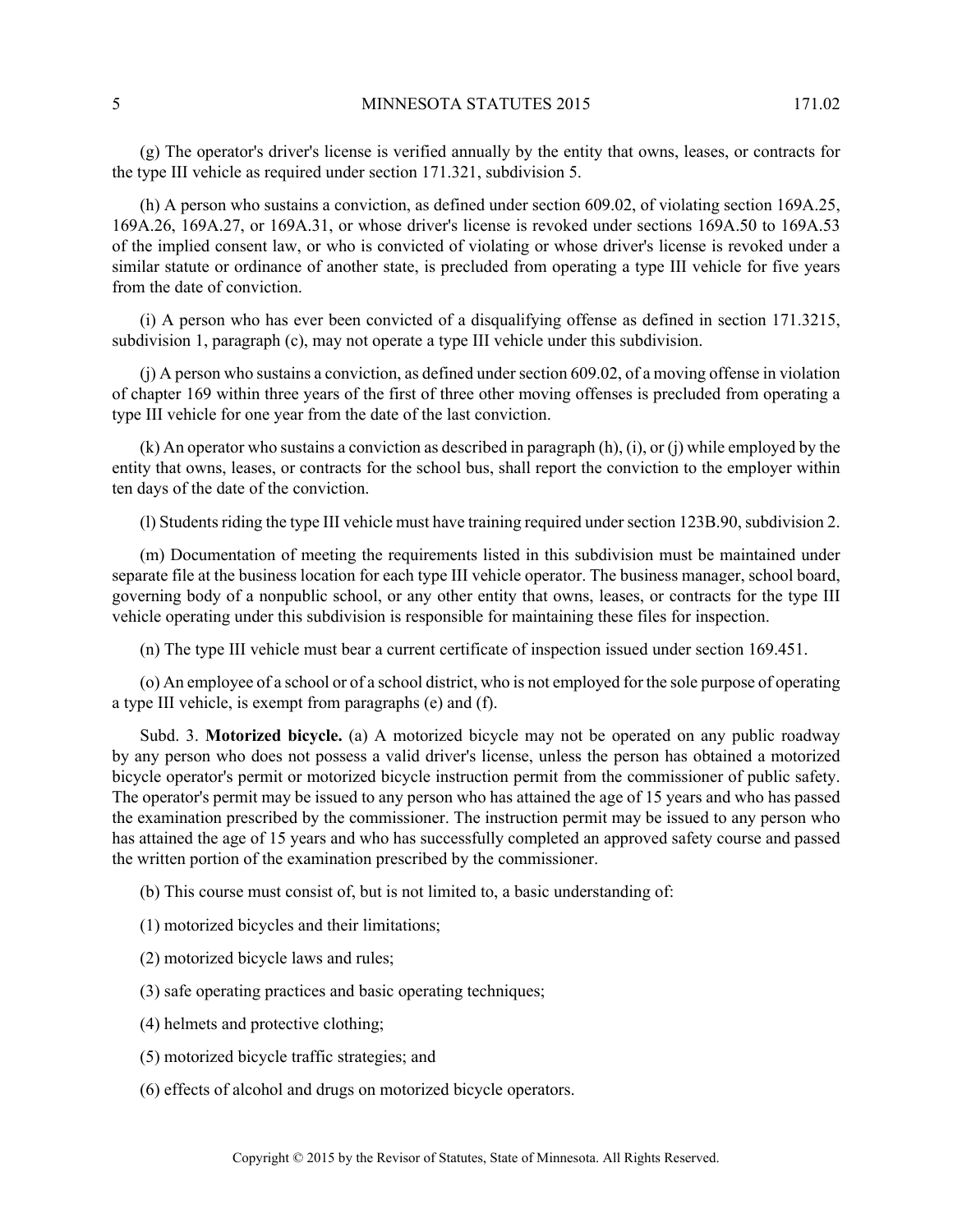171.02 MINNESOTA STATUTES 2015 6

(c) The commissioner may adopt rules prescribing the content of the safety course, examination, and the information to be contained on the permits. A person operating a motorized bicycle under a motorized bicycle permit is subject to the restrictions imposed by section 169.974, subdivision 2, on operation of a motorcycle under a two-wheel instruction permit.

(d) The fees for motorized bicycle operator's permits are as follows:

| (1) Motorized bicycle operator's permit before age 21 and valid until age 21 | -SS | 9.75               |
|------------------------------------------------------------------------------|-----|--------------------|
| (2) Renewal permit age 21 or older and valid for four years                  |     | $\frac{\$}{15.75}$ |
| (3) Duplicate of any renewal permit                                          | -SS | 5.25               |
| (4) Written examination and instruction permit, valid for 30 days            |     | 6.75               |

Subd. 4. **Restricted commercial driver's license.** (a) The commissioner may issue restricted commercial drivers' licenses and take the following actions to the extent that the actions are authorized by regulation of the United States Department of Transportation in Code of Federal Regulations, title 49, section 383.3, paragraph (f):

(1) prescribe examination requirements and other qualifications for the license;

(2) prescribe classes of vehicles that may be operated by holders of the license;

(3) specify commercial motor vehicle operation that is authorized by the license, and prohibit other commercial motor vehicle operation by holders of the license; and

(4) prescribe the period of time during which the license is valid.

(b) Restricted commercial drivers' licenses are subject to sections 171.165 and 171.166 in the same manner as other commercial drivers' licenses.

(c) Actions of the commissioner under this subdivision are not subject to sections 14.05 to 14.47 of the Administrative Procedure Act.

Subd. 5. **Exemption for certain backup snowplow drivers.** Pursuant to the waiver authorization set forth in Public Law 104-59, section 345, subsection (a), paragraph (5), a person who operates a commercial motor vehicle for the purpose of removing snow or ice from a roadway by plowing, salting, or sanding is not required to hold a commercial driver's license if the person:

(1) is an employee of a local unit of government with a population of 3,000 or less;

(2) is operating within the boundaries of the local unit of government;

(3) holds a valid class D driver's license; and

(4) except in the event of a lawful strike, is temporarily replacing the employee who normally operates the vehicle but either is unable to operate the vehicle or is in need of additional assistance due to a snow emergency as determined by the local unit of government.

**History:** *(2720-143) 1939 c 401 s 2; 1963 c 393 s 1; 1971 c 644 s 4; 1973 c 16 s 1; 1977 c 214 s 12; 1977 c 429 s 63; 1978 c 479 s 1; 1979 c 227 s 3; 1981 c 363 s 29; 1984 c 546 s 1; 1985 c 248 s 70; 1985 c 291 s 19; 1986 c 444; 1986 c 454 s 21; 1987 c 269 s 7; 1987 c 358 s 110; 1989 c 301 s 4,5; 1989 c 307 s 17; 1989 c 342 s 21; 1990 c 529 s 5; 1991 c 174 s 8; 1991 c 298 art 7 s 2; 1991 c 333 s 24-26; 1992 c 581 s 14; 1993 c 78 s 4; 1993 c 142 s 1; 1993 c 266 s 20; 1994 c 465 art 3 s 48; 1995 c 95 s 7; 1995 c 174 s 3;*